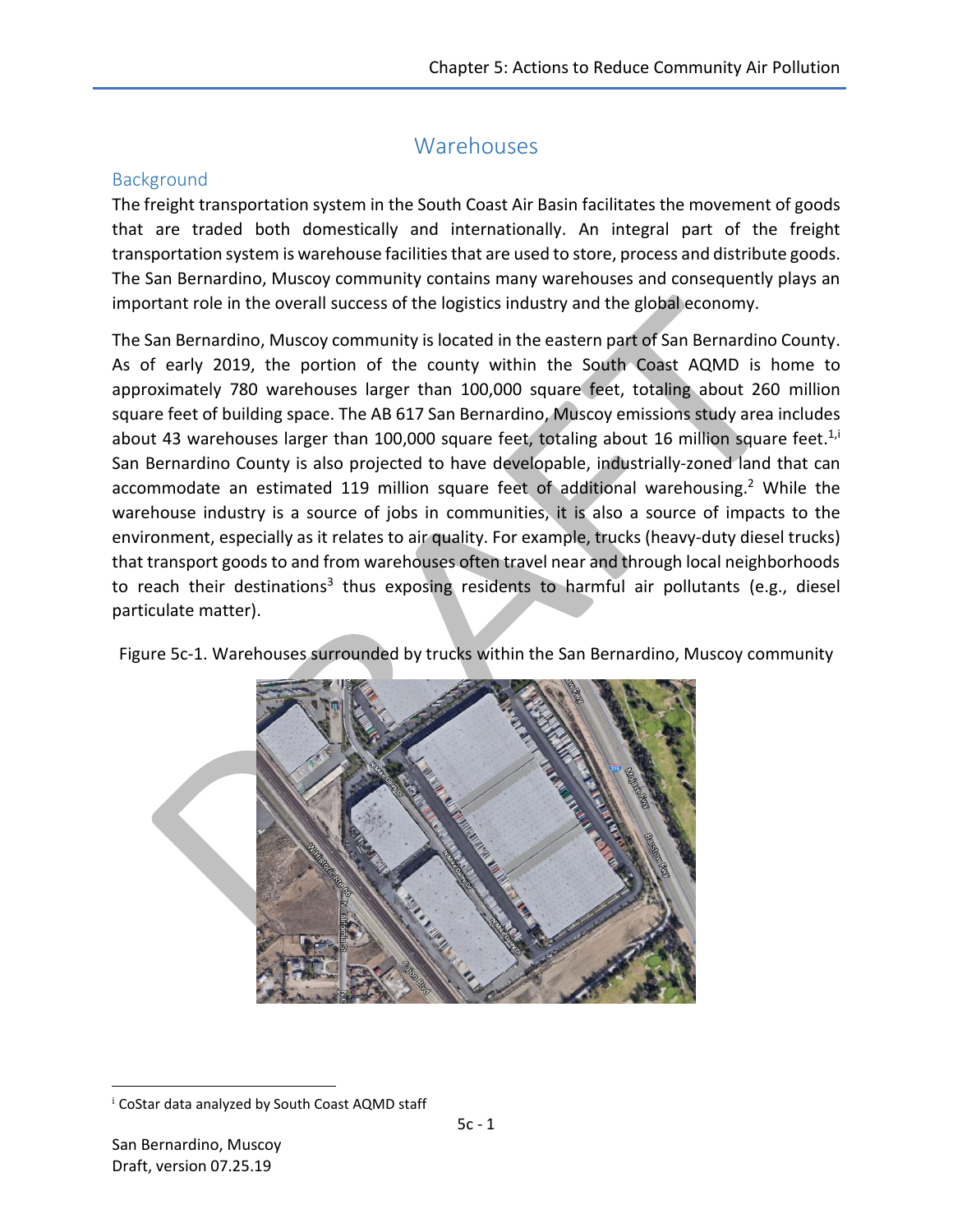## Community Air Quality Priority – Warehouse Development Standards and Indirect Source Rules

Air pollution from warehouse operations is an air quality priority for the San Bernardino, Muscoy community as identified by the CSC. To address this source, the CSC identified potential ways to reduce emissions and the residents' exposure to emissions from warehouse operations. For example, the CSC prioritized land use development standards for warehousesthat could establish buffers and orient warehouse loading docks away from residences. Development standards for warehouses could reduce the community's exposure to harmful air pollutants from heavy-duty diesel trucks that operate at warehouse facilities. Additionally, the CSC prioritized the pursuit of indirect source rules that would require emission reductions from warehouse operations.

### Ongoing Efforts

A number of ongoing efforts led by the Ports, South Coast AQMD, CARB and the U.S. EPA are designed to reduce emissions from heavy-duty diesel trucks. These trucks serve warehouses throughout the South Coast Air Basin, therefore, emissions reduced from these efforts will also benefit air quality in the San Bernardino, Muscoy community.

Several requirements from CARB are modernizing the trucking industry and are reducing truckrelated air pollution by phasing out the oldest, dirtiest diesel trucks. The primary regulation from CARB is the Truck and Bus Rule which requires that nearly all trucks in California must be no older than a 2010 engine model year by 2023.<sup>4</sup> New trucks built in 2010 and later are required to control particulate matter and also nitrogen oxides. Also, many new requirements are being considered that would further reduce emissions from trucks (see Table 5c-1: Upcoming U.S. EPA, CARB, and Ports Actions).

South Coast AQMD administers funding for truck owners and operators to replace older polluting trucks with ones that are cleaner than required, including smaller zero emission trucks that are commercially available.<sup>5</sup> In addition to providing incentive funds for heavy duty trucks that reduce NOx emissions by at least 90% (near-zero emission trucks (NZE)), South Coast AQMD also funds development and demonstration projects to help develop and commercialize zeroemission technologies for heavy-duty Class 7-8 trucks (e.g., battery electric, fuel cell). These projects are in the design and demonstration phase. South Coast AQMD staff is currently developing strategies to reduce emissions from warehouse operations though requirements for indirect sources (e.g., emissions from trucks that serve warehouse facilities). Additionally, South Coast AQMD will develop a series of surveys to identify which warehouse(s) may have the highest air quality impact on nearby residents. This includes mobile measurements near the identified warehouses and in nearby residential areas. These type of measurements could also be used to inform approaches to reduce air quality impacts from warehouses.

In May 2019 San Bernardino County released the Draft Muscoy Community Action Guide for public review. The Community Action Guide is a framework to create the future character and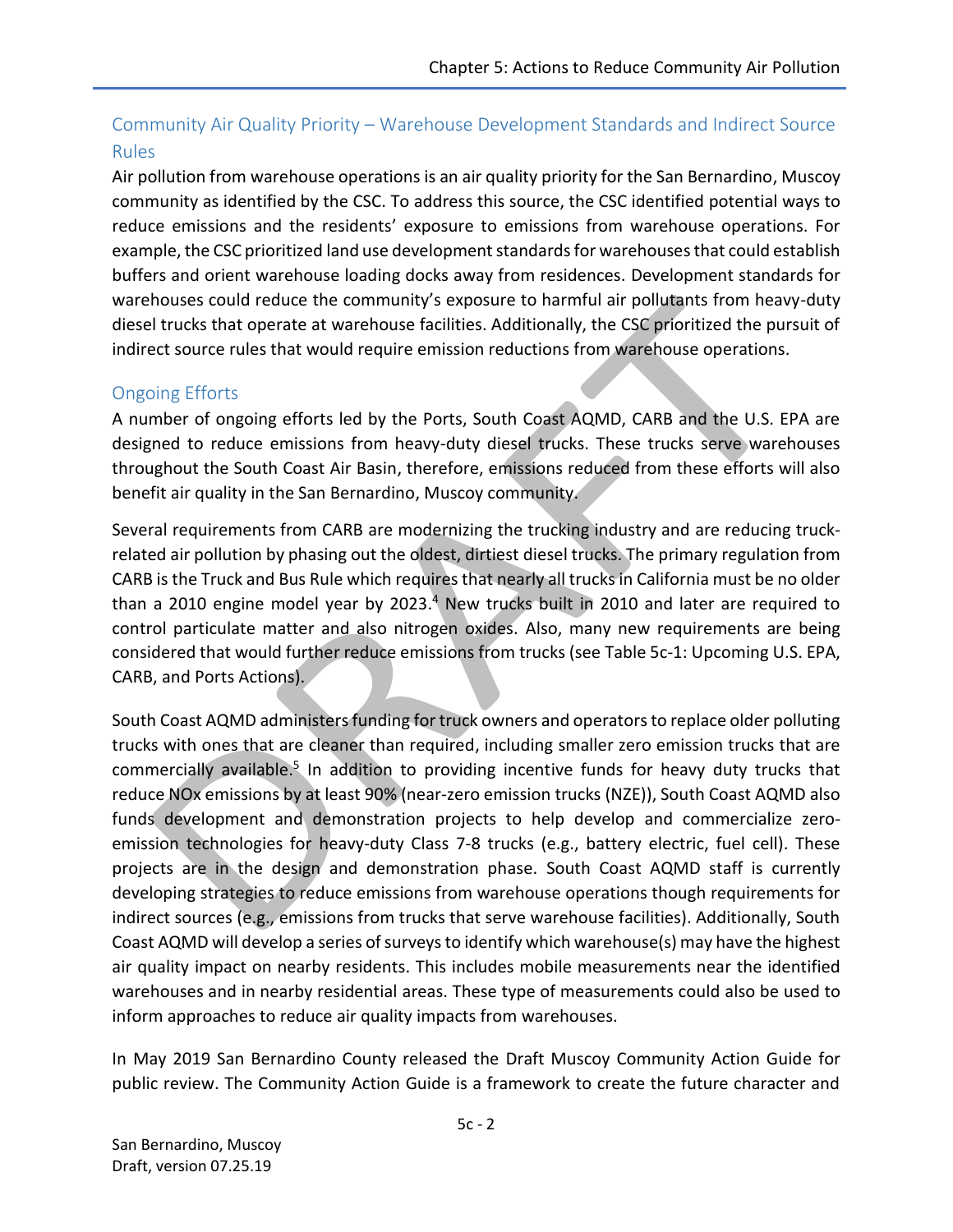independent identity of the community through the completion of community actions. The guide is strategic in nature and provides focus and action statements from the community that led to creation of an action plan that can be implemented at the grass-roots level within the community.

CARB is also developing a Freight Facilities Handbook that identifies practices for siting, design, construction and operation of freight facilities.<sup>6, ii</sup> CARB staff anticipate holding public workshops on the Freight Facilities Handbook in 2019.

In May 2018 the Public Utilities Commission approved \$343 million for Southern California Edison (SCE) to install infrastructure to support medium- and heavy-duty electric vehicles.<sup>7,iii</sup> This decision requires SCE to install infrastructure for 870 electrical charging sites in the next five years, supporting about 8,500 vehicles and equipment. A minimum of 40% of SCE's budget for this program must be spent in disadvantaged communities, and also a minimum of 25% of the budget must serve vehicles operating at ports and warehouses. SCE is implementing this decision through its recently launched Charge Ready Transport program. <sup>8</sup> South Coast AQMD is closely coordinating with SCE to deploy infrastructure for commercially available electric school buses and electric truck demonstration projects.

### Opportunities for Action

In addition to the ongoing efforts described in this chapter, the CSC identified specific actions to address community priorities related to warehouses. The actions are described below.

# **Action 1: Conduct Outreach to Local Governments to Encourage Avoidance of Air Quality Impacts from New Warehouse Development** Course of Action: Work with the City of San Bernardino and San Bernardino County staff to discuss and enhance land use policies (e.g., development standards) that reduce residents' exposure to emissions from old diesel trucks visiting warehouse facilities. The outreach would focus on ways to reduce local air quality impacts from the development of warehouse facilities, such as: – Buffer zones between warehouses and sensitive land uses (e.g., residences); – Warehouse design (e.g., orientation of loading docks)

- Truck routes and truck parking (e.g., keep trucks away from sensitive land uses)
- Green infrastructure (e.g., electric charging and solar power)
- Community outreach (e.g., signage that discourages unnecessary idling)
- Development of Air Quality Mitigation/Community Benefit Funds

Strategies:

 $\overline{\phantom{a}}$ 

 $\mathbf{u}$  A summary of this action is available on page 11:

[https://www.arb.ca.gov/gmp/sfti/revised\\_freight\\_facility\\_concepts\\_advance\\_materials\\_03142018.pdf](https://www.arb.ca.gov/gmp/sfti/revised_freight_facility_concepts_advance_materials_03142018.pdf) iii A summary of the decision from California Public Utilities Commission may be found here: <http://www.cpuc.ca.gov/WorkArea/DownloadAsset.aspx?id=6442457607>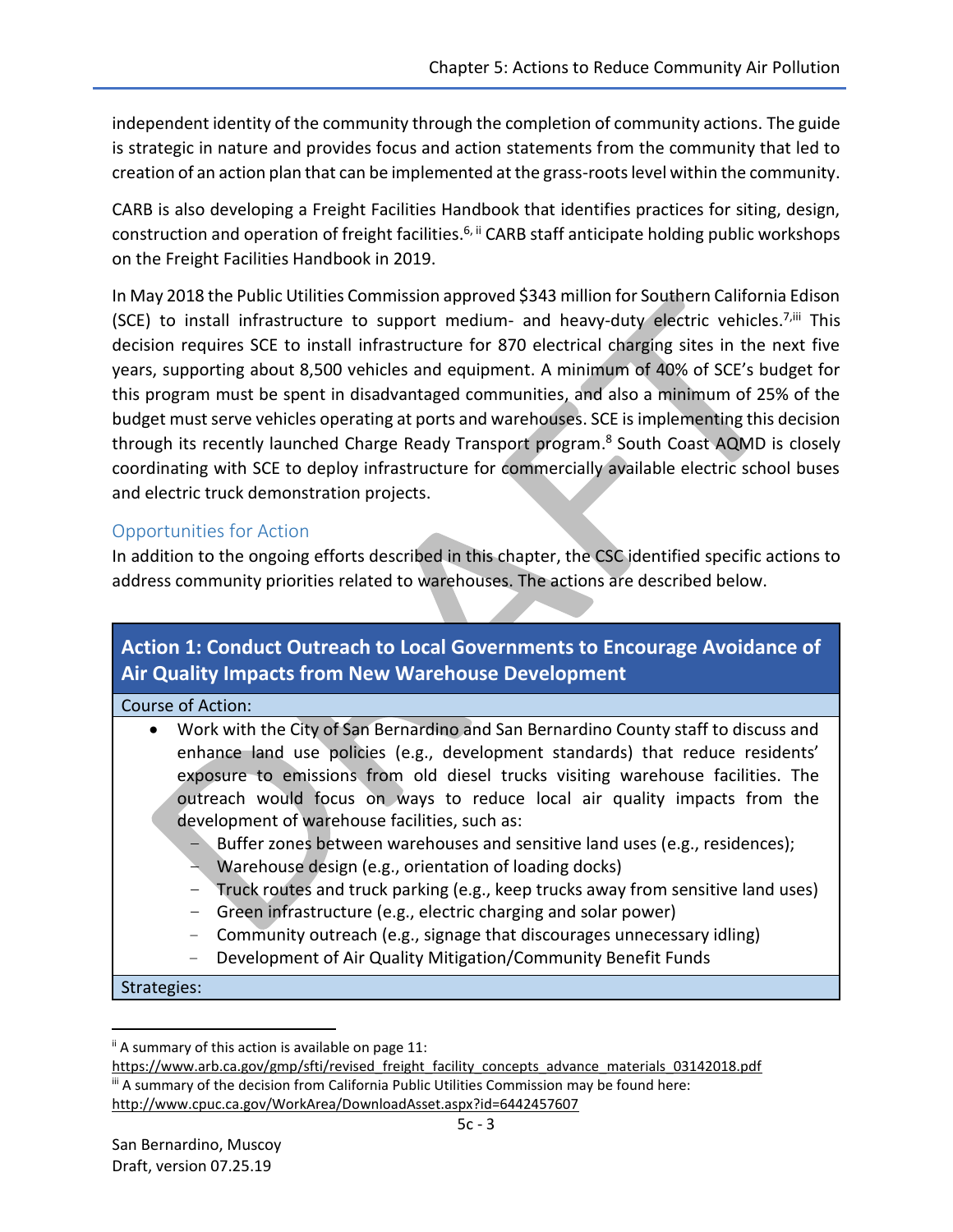- Collaboration
- Public Information and Outreach
- Exposure Reduction

#### Goals:

 Provide technical input to local land use agencies on reducing air quality impacts from warehouse land uses, (e.g., during general plan and community plan updates)

#### Estimated Timeline:

- Second quarter 2020, begin consulting with the City of San Bernardino and San Bernardino County planning staff, industry, and community members on developing and implementing standard approaches for new warehouse development
- First quarter 2021, provide biannual status updates to the CSC on work with the City of San Bernardino and San Bernardino County planning staff on implementing standard approaches for warehouse development

| Implementing Agency, Organization, Business or Other Entity: |                                                                                                                                                      |
|--------------------------------------------------------------|------------------------------------------------------------------------------------------------------------------------------------------------------|
| Name:                                                        | Responsibilities:                                                                                                                                    |
| South Coast AQMD                                             | South Coast AQMD staff will work with local governments<br>and stakeholders to identify and promote standard<br>approaches for warehouse development |
| City of San Bernardino                                       | Work with South Coast AQMD on developing standard<br>approaches for warehouse development that reduce local<br>air quality impacts                   |
| County of San Bernardino                                     | Work with South Coast AQMD on developing standard<br>approaches for warehouse development that reduce local<br>air quality impacts                   |
| <b>Additional Information:</b>                               |                                                                                                                                                      |

- San Bernardino County's Draft Muscoy Community Action Guide (available for public review):
	- <http://countywideplan.com/muscoy/draft/>
- San Bernardino County's General Plan update (available for public review): <http://countywideplan.com/>
- City of San Bernardino General Plan: http://www.sbcity.org/cityhall/community\_development/planning/planning\_docum ents.asp

### **Action 2: Develop Proposed Indirect Source Rule for Warehouses**

### Course of Action:

Continue developing proposed Indirect Source Rule (ISR) for warehouses

### Strategies: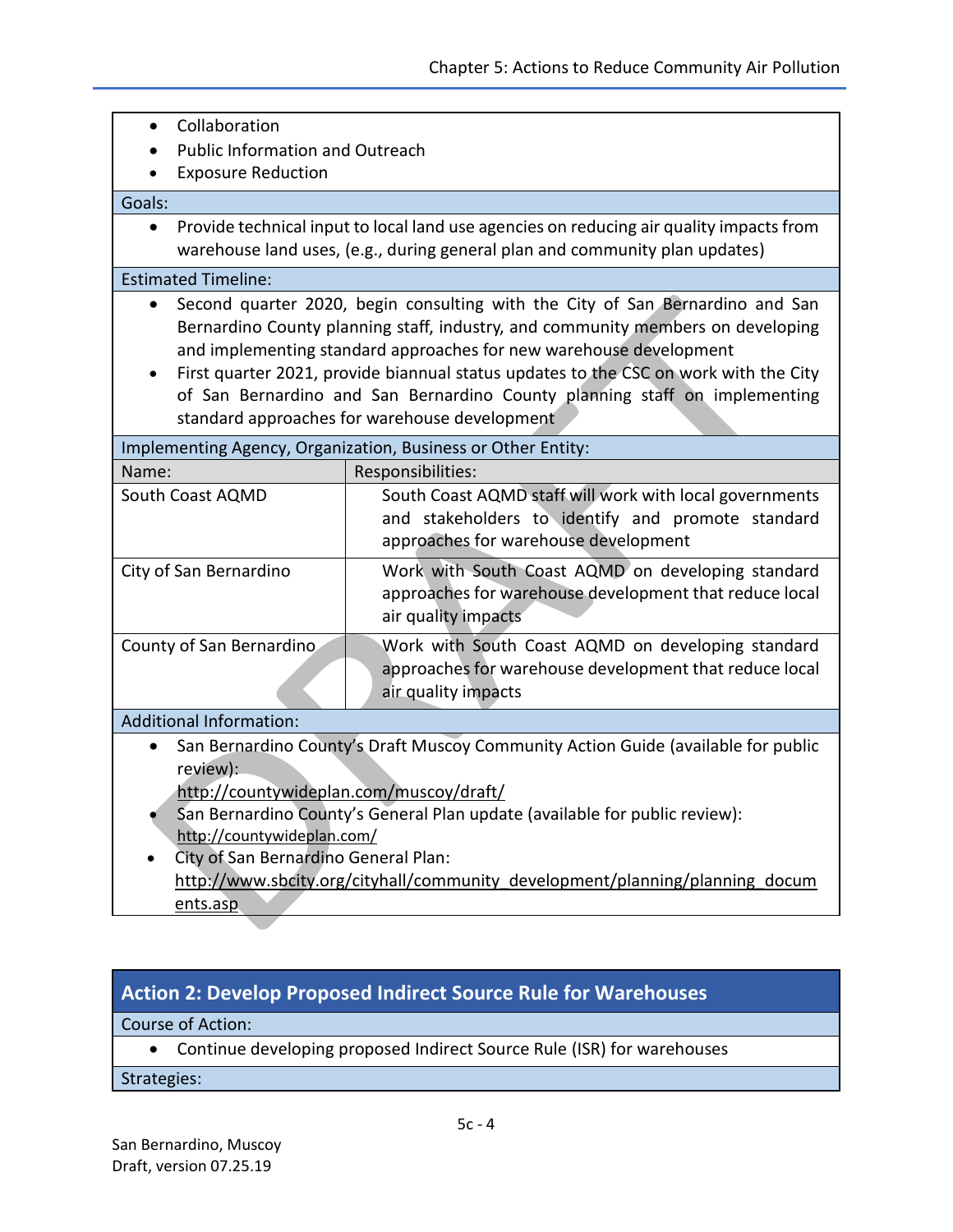- Regulation
- Public Information and Outreach
- Collaboration
- Exposure reduction

Goals:

• Provide quarterly updates to CSC on rule development for warehouses

#### Estimated Timeline:

- Fall 2019, hold a meeting in the Inland Empire to discuss proposed ISR for warehouses
- Late 2019/early 2020, bring proposed ISR for warehouses to South Coast AQMD Governing Board for consideration

| Implementing Agency, Organization, Business or Other Entity: |                                                                                                                                                                                                        |
|--------------------------------------------------------------|--------------------------------------------------------------------------------------------------------------------------------------------------------------------------------------------------------|
| Name:                                                        | Responsibilities:                                                                                                                                                                                      |
| South Coast AQMD                                             | Continue development of ISR for warehouses.<br>$\bullet$<br>Conduct outreach to CSC for ISR working groups, workshops,<br>$\bullet$<br>meetings, and other opportunities to provide rule feedback      |
| <b>CSC Members</b>                                           | Participate in South Coast AQMD rule development process<br>$\bullet$<br>attending working group meetings,<br>providing<br>(e.g.,<br>comments on draft rule materials, etc.) for ISR for<br>warehouses |
| <b>Additional Information:</b>                               |                                                                                                                                                                                                        |
| Warehouse ISR rule development:                              |                                                                                                                                                                                                        |

[http://www.aqmd.gov/home/air-quality/clean-air-plans/air-quality-mgt-plan/facility-based](http://www.aqmd.gov/home/air-quality/clean-air-plans/air-quality-mgt-plan/facility-based-mobile-source-measures/warehs-distr-wkng-grp)[mobile-source-measures/warehs-distr-wkng-grp](http://www.aqmd.gov/home/air-quality/clean-air-plans/air-quality-mgt-plan/facility-based-mobile-source-measures/warehs-distr-wkng-grp)

## **Action 3: Promote Installation of Infrastructure Needed to Support Zero-Emission Vehicles and Equipment**

### Course of Action:

- Collaborate with local governments and utilities to promote the installation of fueling infrastructure needed to support zero-emission trucks/vehicles, transport refrigeration units and cargo handling equipment. Specific efforts will include:
	- − Sharing information with Southern California Edison (SCE) and other applicable entities when applicants are awarded funds from South Coast AQMD for zero-emission vehicles to identify likely partners for infrastructure projects
	- − Working with SCE and other entities to identify potential partners and prioritize funding for zero-emissions infrastructure within the San Bernardino, Muscoy community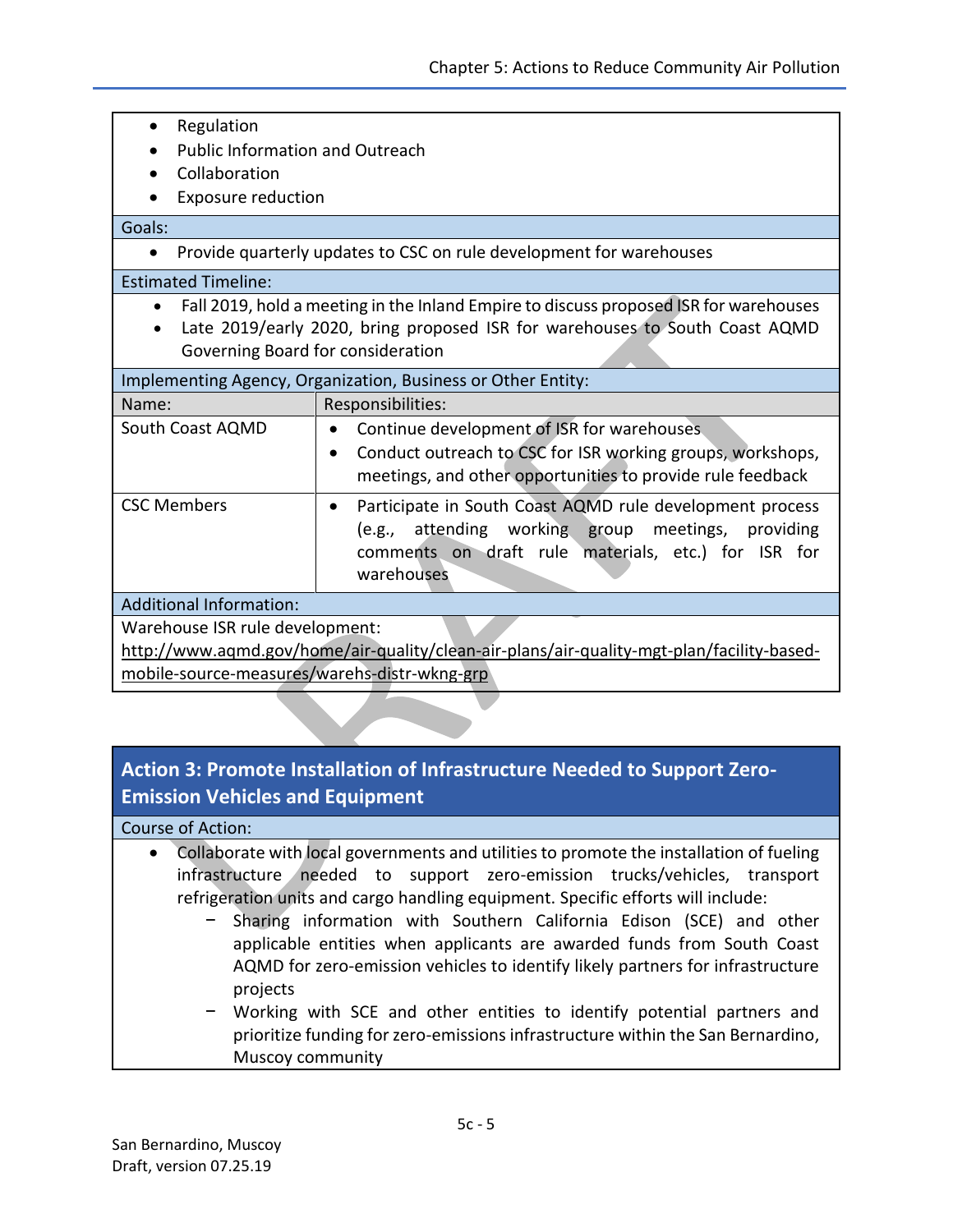| Prioritizing zero-emission technology, when commercially available or<br>technologically feasible<br>Working with local governments and utilities to develop design standards for<br>medium- and heavy-duty vehicle/equipment electrical infrastructure for new<br>warehouse projects                                                                                                                                                                                                                                                                                                                                            |  |  |
|----------------------------------------------------------------------------------------------------------------------------------------------------------------------------------------------------------------------------------------------------------------------------------------------------------------------------------------------------------------------------------------------------------------------------------------------------------------------------------------------------------------------------------------------------------------------------------------------------------------------------------|--|--|
| Strategies:                                                                                                                                                                                                                                                                                                                                                                                                                                                                                                                                                                                                                      |  |  |
| <b>Public Information and Outreach</b>                                                                                                                                                                                                                                                                                                                                                                                                                                                                                                                                                                                           |  |  |
| Collaboration                                                                                                                                                                                                                                                                                                                                                                                                                                                                                                                                                                                                                    |  |  |
| Goals:                                                                                                                                                                                                                                                                                                                                                                                                                                                                                                                                                                                                                           |  |  |
| South Coast AQMD and SCE will provide outreach to all 43 existing warehouses within<br>$\bullet$<br>the San Bernardino, Muscoy community to encourage installation of infrastructure<br>needed to support zero-emission vehicles and equipment<br>Provide outreach to any new/planned future sites (and project partners) and<br>determine feasibility to install zero-emission electric infrastructure, serving potential<br>zero-emission vehicles and/or equipment in the San Bernardino, Muscoy community.<br>South Coast AQMD and SCE will track adoption of zero-emission infrastructure and<br>provide updates to the CSC |  |  |
| <b>Estimated Timeline:</b>                                                                                                                                                                                                                                                                                                                                                                                                                                                                                                                                                                                                       |  |  |
| December 2020, development of preliminary design standards for electrical<br>$\bullet$<br>infrastructure for new warehouse projects that local governments can use<br>July 2021, begin identifying potential sites for installation of electrical infrastructure                                                                                                                                                                                                                                                                                                                                                                 |  |  |
| Implementing Agency, Organization, Business or Other Entity:                                                                                                                                                                                                                                                                                                                                                                                                                                                                                                                                                                     |  |  |
| Responsibilities:<br>Name:                                                                                                                                                                                                                                                                                                                                                                                                                                                                                                                                                                                                       |  |  |
| Work with SCE and project partners to plan for increased zero-<br>South Coast AQMD<br>emission vehicle infrastructure                                                                                                                                                                                                                                                                                                                                                                                                                                                                                                            |  |  |
| Southern California<br>Work with South Coast AQMD, local agencies, and site<br>owners/operators to identify potential sites for installation of<br>Edison and other fueling<br>zero-emission vehicle electric infrastructure<br>providers                                                                                                                                                                                                                                                                                                                                                                                        |  |  |
| <b>Additional Information:</b>                                                                                                                                                                                                                                                                                                                                                                                                                                                                                                                                                                                                   |  |  |
| <b>SCE Charge Ready Transport:</b><br>https://www.sce.com/business/electric-cars/charge-ready-transport                                                                                                                                                                                                                                                                                                                                                                                                                                                                                                                          |  |  |

# References

 $\overline{a}$ 

- 1. South Coast AQMD, Warehouse Indirect Source Rule Working Group Meeting, http://www.aqmd.gov/docs/default-source/planning/fbmsm-docs/warehouse-wg\_03- 22-19\_v0320.pdf, Accessed June 2019.
- 2. Southern California Association of Governments, Industrial Warehousing in the SCAG Region, April 2018,